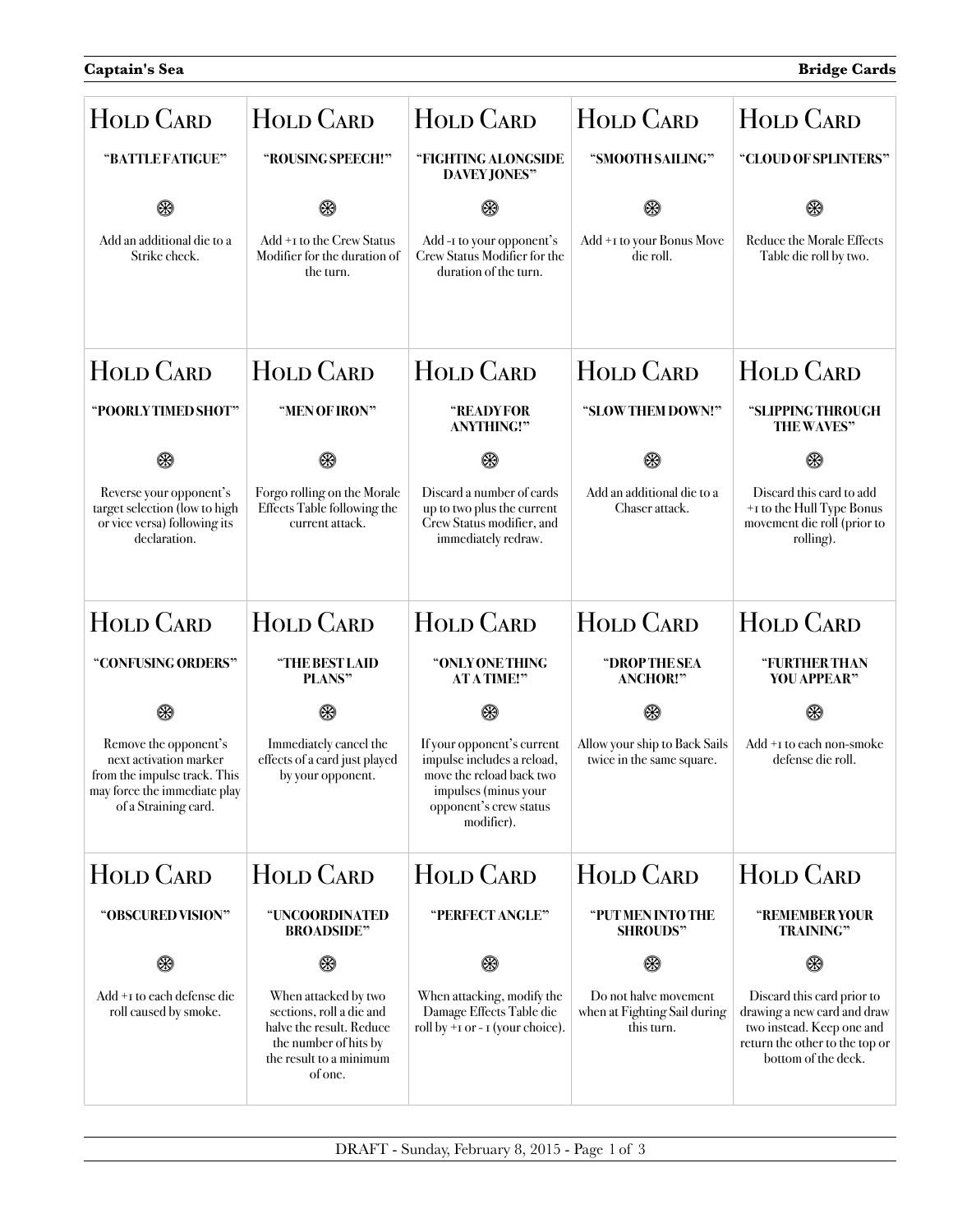| <b>HOLD CARD</b>                                                                                                               | PLAY NOW<br>门                                                                                                                                                                                                                    | <b>HOLD CARD</b>                                                                                                                           | <b>HOLD CARD</b>                                                                                                                                                   | <b>HOLD CARD</b>                                                                                                                                                                 |
|--------------------------------------------------------------------------------------------------------------------------------|----------------------------------------------------------------------------------------------------------------------------------------------------------------------------------------------------------------------------------|--------------------------------------------------------------------------------------------------------------------------------------------|--------------------------------------------------------------------------------------------------------------------------------------------------------------------|----------------------------------------------------------------------------------------------------------------------------------------------------------------------------------|
| "NOT YET BEGUN TO<br>FIGHT!"                                                                                                   | "DENSE SMOKE"                                                                                                                                                                                                                    | "GUNNERY ACCIDENT"                                                                                                                         | "FIRE ON THE ROLL"                                                                                                                                                 | "MASTER GUNNER"                                                                                                                                                                  |
| ⊛                                                                                                                              | ⊛                                                                                                                                                                                                                                |                                                                                                                                            |                                                                                                                                                                    |                                                                                                                                                                                  |
| Ignore the just rolled Strike<br>result.                                                                                       | Add one point to each square<br>containing a Smoke marker.                                                                                                                                                                       | Play on an enemy hull<br>section activated to fire.<br>Upon rolling the dice,<br>any 'ones' rolled result<br>in crew hits on the attacker. | Modify the Damage Effects<br>Table die roll by $+2$ if firing<br>high or - 2 if firing low.                                                                        | Convert any missed attack<br>die roll to a hit.                                                                                                                                  |
| HOLD CARD                                                                                                                      | <b>HOLD CARD</b>                                                                                                                                                                                                                 | <b>HOLD CARD</b>                                                                                                                           | <b>HOLD CARD</b>                                                                                                                                                   | <b>HOLD CARD</b>                                                                                                                                                                 |
| "MASTER HELMSMAN"                                                                                                              | "HE'S IN MY HEAD!"                                                                                                                                                                                                               | "EXCELLENCE ALOFT"                                                                                                                         | "EXPERTTOPMEN"                                                                                                                                                     | "HARD OVER"                                                                                                                                                                      |
| ⊛                                                                                                                              | ⊛                                                                                                                                                                                                                                | ⊛                                                                                                                                          |                                                                                                                                                                    |                                                                                                                                                                                  |
| Modify the movement cost of<br>any maneuver by plus or<br>minus one point. Play this<br>card when the maneuver is<br>revealed. | Force your opponent to play<br>all maneuvers face up (and<br>first if playing maneuvers<br>during the same impulse)<br>during the current turn.                                                                                  | Automatically complete a<br>Tack maneuver.                                                                                                 | Immediately change sail state<br>to or from Fighting Sail (if<br>possible). Play of this card<br>does not modify the number<br>of movement points for the<br>turn. | The ship may execute more<br>than one wear in the same<br>square. Play this card after a<br>wear maneuver has been<br>revealed and discard after the<br>second wear is executed. |
| <b>HOLD CARD</b>                                                                                                               | <b>HOLD CARD</b>                                                                                                                                                                                                                 | <b>HOLD CARD</b>                                                                                                                           | <b>HOLD CARD</b>                                                                                                                                                   | <b>HOLD CARD</b>                                                                                                                                                                 |
| "FIRE WHEN READY!"                                                                                                             | "GRAPE SHOT"                                                                                                                                                                                                                     | "REPEL BOARDERS!"                                                                                                                          | "FOLLOW ME WHO<br>CAN!                                                                                                                                             | "DON'T GIVE UP THE<br>SHIP!"                                                                                                                                                     |
| ⊛                                                                                                                              | ⊛                                                                                                                                                                                                                                | ⊛                                                                                                                                          | ⊛                                                                                                                                                                  | ⊛                                                                                                                                                                                |
| Add one to each attack die<br>roll made by a single section.                                                                   | When firing at a range of no<br>more than three movement<br>points, specify an attack die as<br>loaded with Grape Shot. Rather<br>than apply a Hull or Rigging hit,<br>eliminate a Crew point assigned<br>to Topside activities. | Add a number of melee<br>defensive dice equal to three<br>plus the current crew morale<br>modifier.                                        | Add a number of melee<br>attack dice equal to three<br>plus the current crew morale<br>modifier.                                                                   | Add two to each Strike roll.                                                                                                                                                     |
| <b>HOLD CARD</b>                                                                                                               | <b>HOLD CARD</b>                                                                                                                                                                                                                 | <b>HOLD CARD</b>                                                                                                                           | <b>HOLD CARD</b>                                                                                                                                                   | <b>HOLD CARD</b>                                                                                                                                                                 |
| "RIGGING REPAIRS"                                                                                                              | "CARPENTER'S MATES"                                                                                                                                                                                                              | "THE DEVIL'S OWN<br>LUCK"                                                                                                                  | "FIRE AS SHE BEARS!"                                                                                                                                               | "CRITICAL HIT"                                                                                                                                                                   |
| œ                                                                                                                              | ⊛                                                                                                                                                                                                                                | ⊛                                                                                                                                          | ⊛                                                                                                                                                                  |                                                                                                                                                                                  |
| Add two to a rigging repair<br>die roll.                                                                                       | Add two to any die rolls for<br>hull repair in a single<br>section.                                                                                                                                                              | Re-roll <i>any</i> one die.                                                                                                                | Increase the number of<br>combat dice for any one<br>section by half.                                                                                              | After rolling attack dice for<br>a single section, roll an<br>additional attack die for<br>each successful hit. Do<br>apply any modifiers to<br>these rolls.                     |